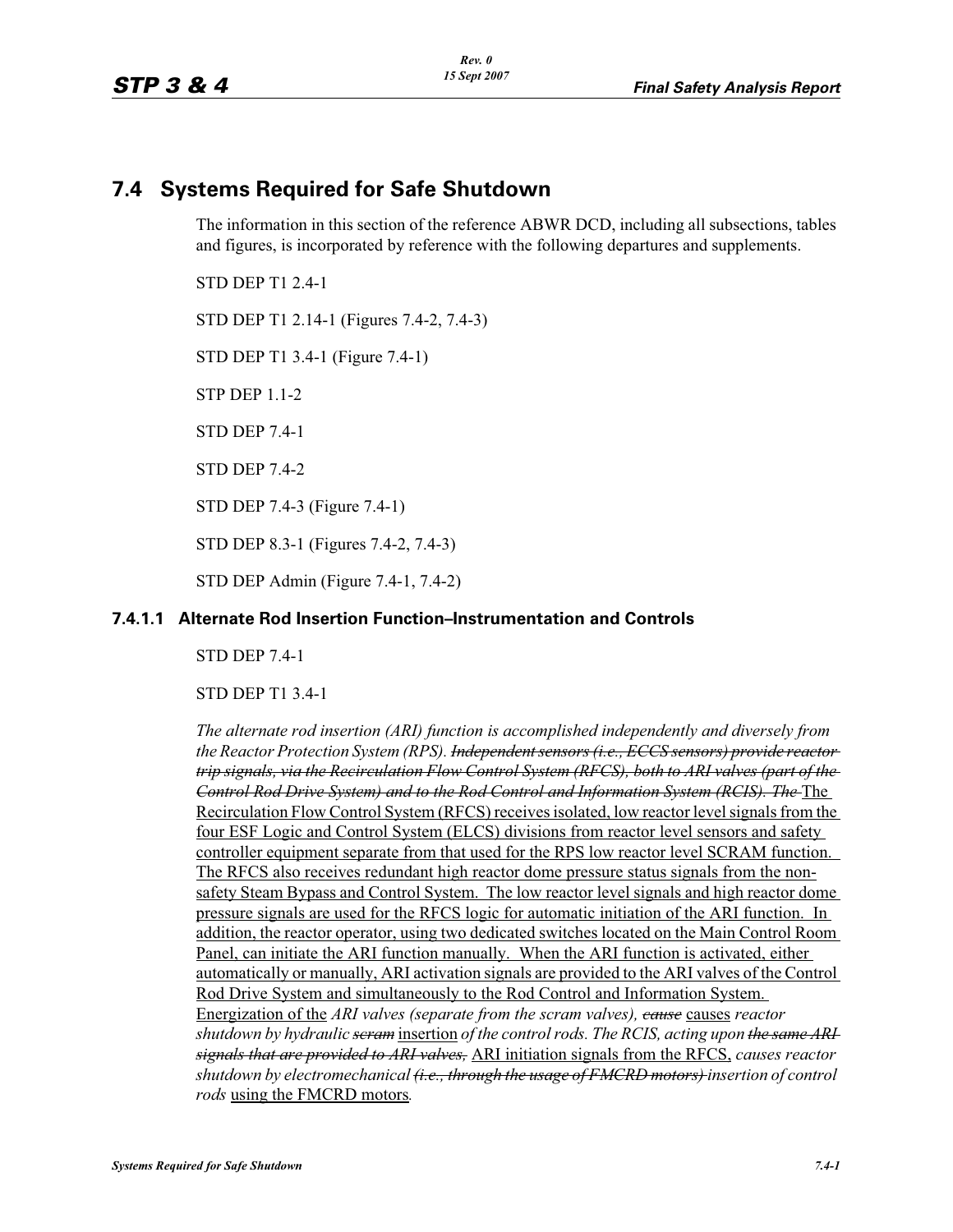*The RCIS, including the active run-in function of the FMCRD motors, and the ARI valves, are not required for safety, nor are these components qualified in accordance with safety criteria. However, the FMCRD components associated with hydraulic scram are qualified in accordance with safety criteria.*

*The inherent diversity of ARI provides mitigation of the consequences of anticipated transient without scram (ATWS) events.*

### **7.4.1.3 Reactor Shutdown Cooling Mode–Instrumentation and Controls**

STD DEP T1 2.4-1

STD DEP 8.3-1

*(1)* Power Sources

*This system utilizes normal plant power sources. These include* 4.16 kV *6900 VAC for the pumps, 480 VAC/120 VAC instrument buses, and as backed up by DC sources. If for any reason the normal plant sources become unavailable, the system is designed to utilize the emergency buses and sources.*

*(2) Equipment*

*If it is necessary to discharge a complete core load of reactor fuel to the fuel pool, a means is provided for making a physical intertie between the Spent Fuel Pool Cooling and Cleanup (SFPC) System and the RHR heat exchangers. This increases the cooling capacity of the SFPC System to handle the heat load for this situation. The fuel pool intertie is applied only to Loops B and C (see Figure 5.4-10 for RHR System P&ID).*

#### **7.4.1.4 Remote Shutdown System**

### **7.4.1.4.4 Remote Shutdown Capability Controls and Instrumentation–Equipment, Panels, and Displays**

STD DEP 8.3-1

#### STD DEP T1 2.14-1

### STD DEP T1 3.4-1

*(1) Main Control Room–Remote Shutdown Capability Interconnection Design Considerations*

*Some of the existing systems used for normal reactor shutdown operations are also utilized in the remote shutdown capability to shut down the reactor from outside the main control room. The functions needed for remote shutdown control are provided with manual transfer devices which override controls from the main control room and transfer the controls to the remote shutdown control. Control signals are interrupted by the transfer devices at the hardwired, analog loop. Process signals to*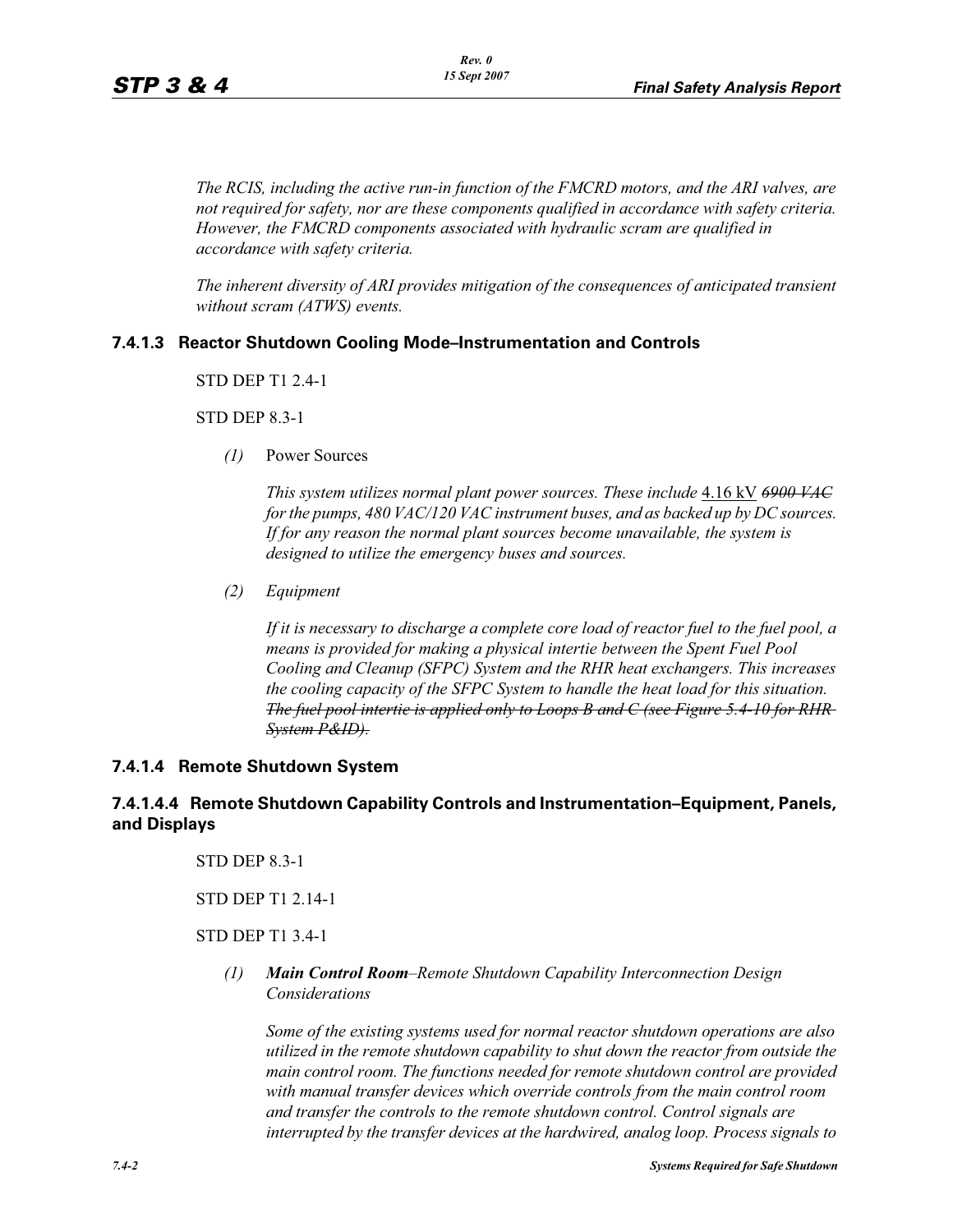*the main control room are routed from the sensor, through the transfer devices on the remote shutdown panels, and then to the multiplexing system remote multiplexing units (RMUs)* Remote Digital Logic Controllers (RDLCs) *for transmission to the main control room. Similarly, control signals from the main control room are routed from the RMUs*RDLCs*, through the remote shutdown transfer devices, and then to the interfacing system equipment. Actuation of the transfer devices interrupts the connection to the RMUs* RDLCs *and transfers control to the Remote Shutdown System. Control of all necessary power supply circuits are also transferred to the remote shutdown system. Remote shutdown control is not possible without actuation of the transfer devices. Operation of the transfer devices causes an alarm in the main control room. The remote shutdown control panels are located outside the main control room. Access to this point is administratively and procedurally controlled.*

- *(7) Electrical Power Distribution System (EPDS) Medium Voltage Power Distribution System (MVD)*
	- *(a) The following functions have transfer and control switches located on the Division I remote shutdown panel:*
		- *(i) 6.9 kV feeder breaker: Unit auxiliary transformer A to M/C E* Safety Bus A3 breaker to PIP Bus A4
		- *(ii) 6.9 kV feeder breaker: Reserve auxiliary transformer A to M/C E* Safety Bus A3 Breaker to Reserve PIP Bus A5
		- *(iii) 6.9 kV feeder breaker: Emergency diesel generator A to M/C E* Safety Bus A3 Breaker to Emergency Diesel Generator A
		- *(iv) 6.9 kV feeder breaker: Combustion turbine generator to M/C E* Safety Bus A3 Breaker to CTG
		- *(v) 6.9 kV load breaker: M/C E to P/C E20* Safety Bus A3 Breaker to P/C E20
		- *(vi) 480V feeder breaker: TR to P/C E20*
	- *(b) The following functions have transfer and control switches located on the Division II remote shutdown panel:*
		- *(i) 6.9 kV feeder breaker: Unit auxiliary transformer B to M/C F* Safety Bus B3 Breaker to PIP Bus B4
		- *(ii) 6.9 kV feeder breaker: Reserve auxiliary transformer A to M/C F* Safety Bus B3 Breaker to Reserve PIP Bus B5
		- *(iii) 6.9 kV feeder breaker: Emergency diesel generator B to M/C F* Safety Bus B3 Breaker to Emergency Diesel Generator B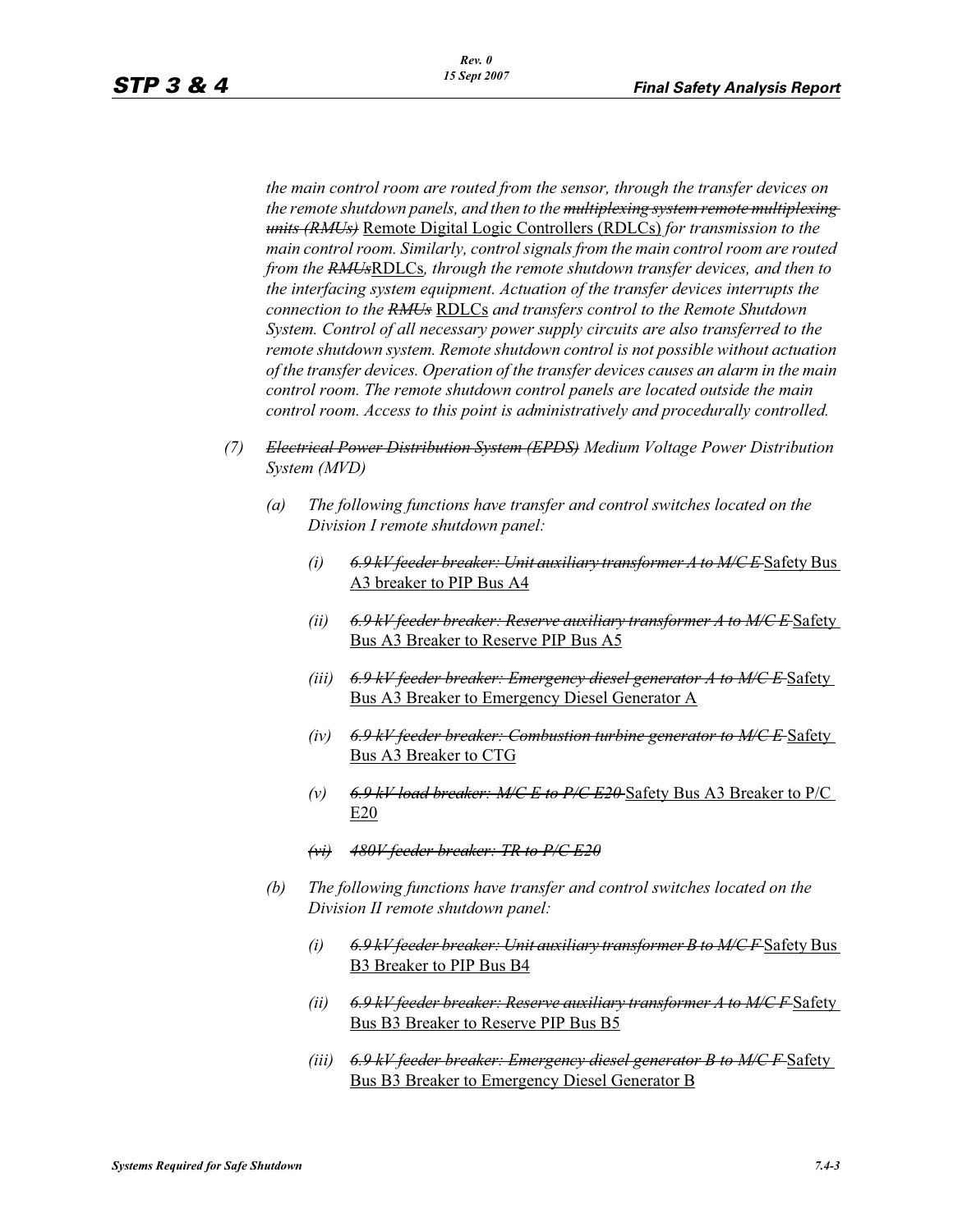- *(iv) 6.9 kV feeder breaker: Combustion turbine generator to M/C F* Safety Bus B3 to CTG
- *(v) 6.9 kV load breaker: M/C F to P/C F20* Safety Bus B3 to P/C F20
- *(vi) 480V feeder breaker: TR to P/C F20*
- *(c) A 6.9 kV M/C (E,F)* A 4160 *voltmeter is provided on RSS panels A,B, respectively.*
- *(8) Flammability Control System (FCS) Not Used*
	- *(a) The following FCS equipment function has transfer and control switches located on both remote shutdown panels as indicated:*
		- *(i) Valve (cooling water inlet) B*

# **7.4.2 Analysis**

# **7.4.2.1 Alternate Rod Insertion Function**

### **7.4.2.1.1 General Functional Requirements Conformance**

STD DEP 7.4-1

STD DEP Admin

The Recirculation Flow Control System (RFCS) includes the logic for both automatic initiation and manual initiation of the ARI function. When the RFCS initiates the ARI function, related ARI activation signals are provided to the ARI valves of the CRD system and to the Rod Control and Information System for activation of the ARI motor run-in function.

Upon initiation of the ARI function, the RFCS logic assures that the activation signals for the ARI valves will remain continuously energized sufficiently long to assure that the timedelayed, rapid hydraulic insertion of the control rods will occur by depressurizing the scram valves of the CRD hydraulic control units. This provides for a diverse means of hydraulic insertion of the control rods from the normal Reactor Protection System (RPS) initiated scram hydraulic insertion function.

*The alternate rod insertion (ARI)* motor run-in *function is accomplished by the Rod Control and Information System (RCIS) and the Fine-Motion Control Rod Drive (FMCRD) Subsystem. This function provides an alternate method of driving control rods into the core which is diverse from the hydraulic* scram system insertion functions*.*

*The RCIS and the active run-in function of the FMCRD motors* The RFCS, the ARI valves and the FMCRD components associated with the motor run-in function of the CRD System, and the RCIS *are not required for safety,; nor are these components qualified in accordance with safety-related criteria. However, the FMCRD components associated with hydraulic scram are qualified in accordance with safety criteria.*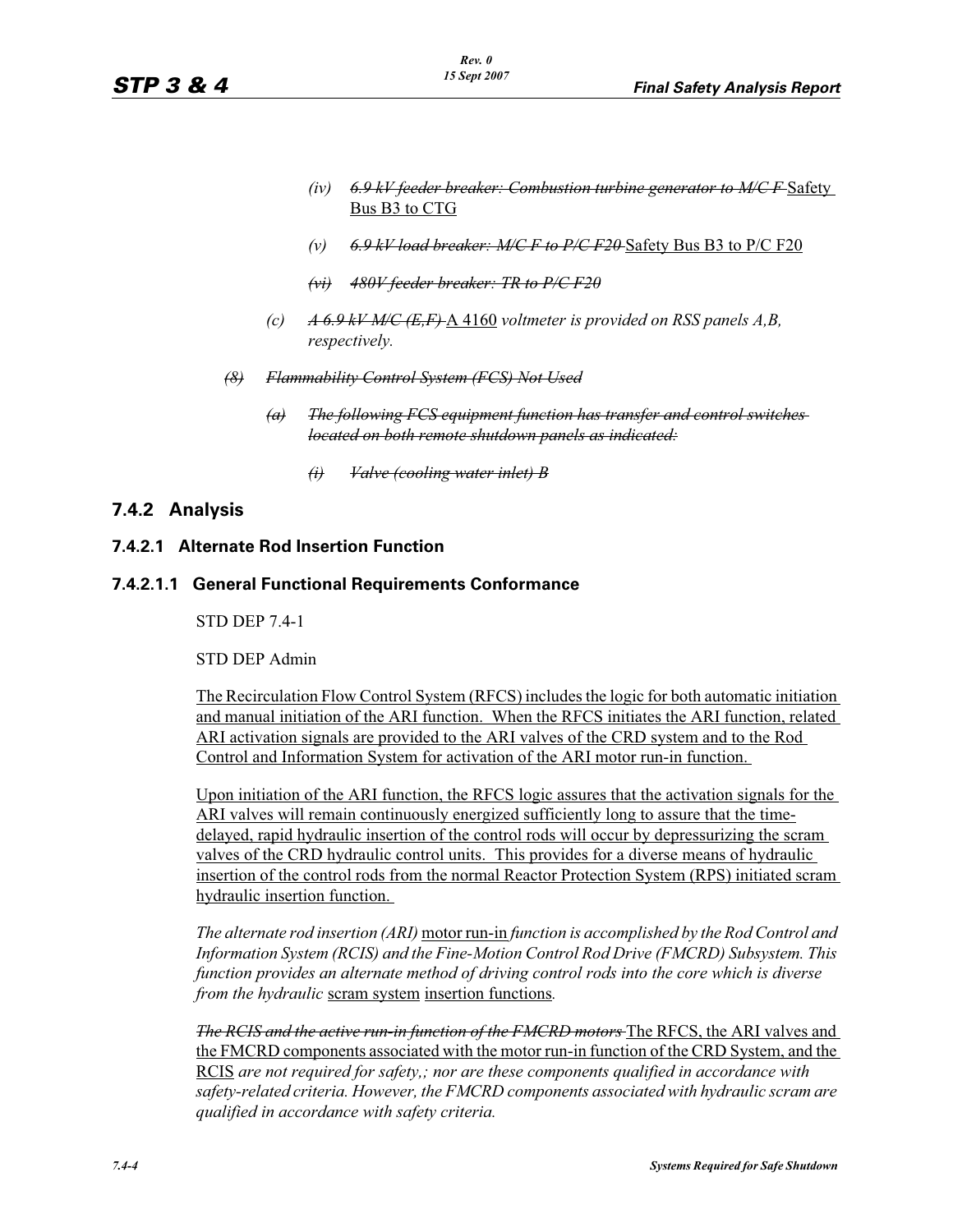*The subsystem's inherent diversity provides mitigation of the consequences of (ATWS) anticipated transient without scram events. This capability is discussed in Subsection 7.7.1.2.2.*

*The ARI design is in full compliance with the design considerations cited in NEDE-31906* 31096*-P-A (Reference 7.4-1).* 

#### **7.4.2.1.2 Specific Regulatory Requirements Conformance**

#### STD DEP 7.4-1

*Table 7.1-2 identifies the ARI function and the associated codes and standards applied. In addition to GDCs 13 and 19 (applied to non-safety-related system/ functions in accordance with the SRP, Section 7.7), GDC 25 and Reg. Guide 1.75 are also addressed relative to the shutdown characteristics of the subsystem and its interface with the essential power buses. The following analysis lists the applicable criteria in order of the listing on the table, and discusses the degree of conformance for each. Any exceptions or clarifications are so noted.*

*(1) 10CFR50.55a (IEEE-279)*

*Although the ARI is not Class 1E, the portions of the FMCRD used for the hydraulic scram function are qualified as Class 1E. These functions are analyzed along with the Reactor Protection System (trip) discussed in Section 7.2.*

*With regard to IEEE-279, Section 4.7, signals which interface between ARI and RPS are optically isolated such that postulated failures within the ARI controls cannot affect the safety-related scram function.* from safety system equipment that interface with the non-safety system equipment that implements the ARI function (e.g., the low reactor water level status signals provided to the RFCS) are optically isolated so that failure of the non-safety equipment that implements the ARI function cannot affect any safety related function.

*The RCIS logic has been designed such that a* the only *single failure,* that *only in the inverter controller part of a given rod logic, may result in insertion failure of that rod when the ARI function is activated* is the failure of the logic and individual local control equipment (e.g., stepping motor driver module or rod brake controller) associated with FMCRD motor movement of one control rod. *Also, two manual actions are required at the dedicated operator interface panel* Main Control Room Panel *to manually initiate ARI.* 

- *(3) Regulatory Guides (RGs)*
	- *(a) RG 1.75–"Physical Independence of Electric Systems"*

*In addition, each FMCRD inverter has current limiting features to limit the FMCRD motor fault current. Continuous operation of all the FMCRD motors at the limiting fault current of the inverter shall not degrade operation of any Class 1E loads (i.e., the diesel generators shall be of appropriate design capacity).* Refer to Subsection 8.3.1.1.1 for additional description of design features incorporated for preventing degradation of operation of any Class 1E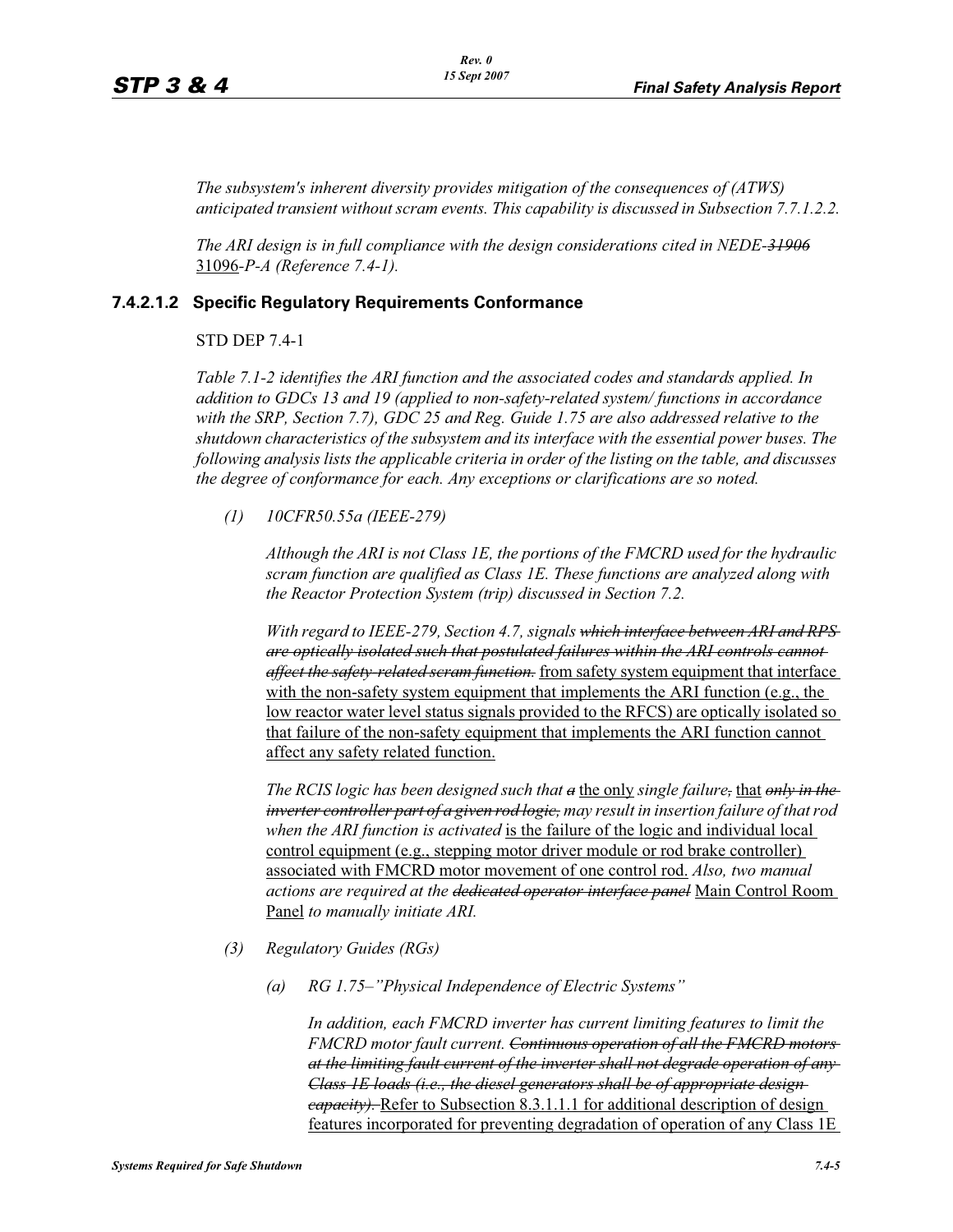loads if a fault condition exists in the non-Class 1E equipment that provides power for the FMCRD motors.

# **7.4.2.2 Standby Liquid Control System (SLCS) — Instrumentation and Controls**

### **7.4.2.2.2 Specific Regulatory Requirements Conformance**

STP DEP 1.1-2

STD DEP Admin

*As indicated in Paragraph (1), the SLCS is not required to meet the single-failure criterion (RG 1.53) since it is designed to be redundant (and diverse) from the control rod scram system. However, the two channels of active components assure that no single failure of these components will prevent the SLCS from accomplishing its safety* boron injection *function. Passive components which are not redundant include the boron tank, injection pipeline, etc.*

*(4) Branch Technical Positions (BTPs)*

*In accordance with the Standard Review Plan for Section 7.3 and with Table 7.1-2, only BTPs 21 and 22 are considered applicable for the SLCS. They are addressed as follows:*

*(a) BTP ICSB 21– "Guidance for Application of Regulatory Guide 1.47" The SLCS is not shared between units. ABWR design is a single unit. Therefore, Item B-2 of the BTP is not applicable. Otherwise, the SLCS is in full compliance with this BTP.*

#### **7.4.2.3 Reactor Shutdown Cooling Mode — Instrumentation and Controls**

# **7.4.2.3.3 General Functional Requirements Conformance**

STD DEP T1 3.4-1

STD DEP 7.4-2

*The design of the reactor shutdown cooling mode of the RHR System meets the general functional requirements as follows:*

*(3) Alarms*

*The following system functional alarms apply to all modes of the RHR System and to each of the three RHR loops except as noted:*

- *(f) RHR logic power failure*ELCS Out of Service.
- *(l)* LPFL *Manual initiation armed.*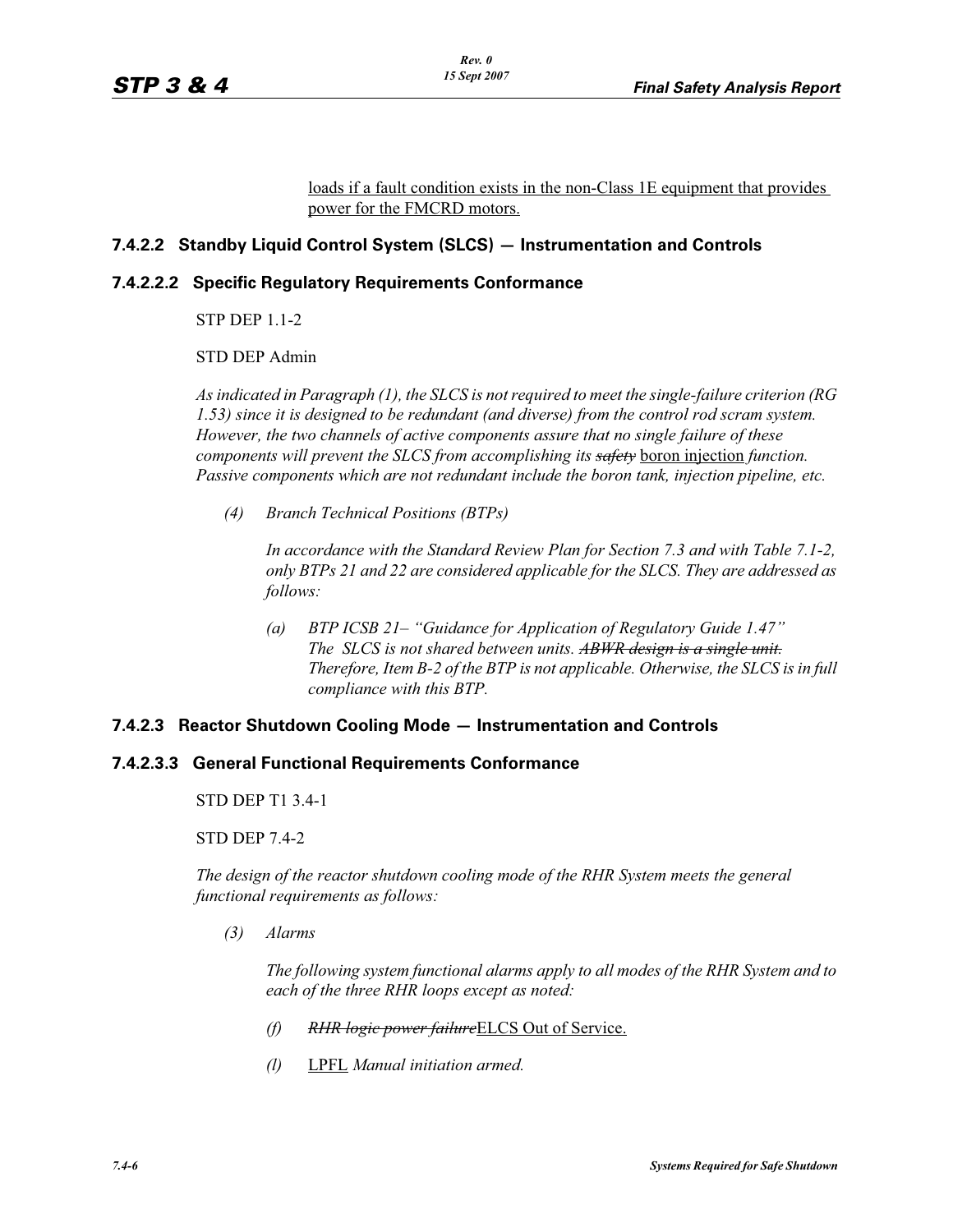### **7.4.2.4 Remote Shutdown System–Instrumentation and Controls**

### **7.4.2.4.2 Specific Regulatory Requirements Conformance**

STD DEP T1 2.14-1

STD DEP 8.3-1

*Table 7.1-2 identifies the Remote Shutdown System (RSS) and the associated codes and standards applied in accordance with the Standard Review Plan. The following analysis lists the applicable criteria in order of the listing on the table, and discusses the degree of conformance for each. Any exceptions or clarifications are so noted.*

*(1) 10CFR50.55a (IEEE-279)*

*The Remote Shutdown System (RSS) consists of two panels (Division I and Division II) which are located in separate rooms in the Reactor Building.*

*The RSS provides remote control capability as defined by the following interfaces:*

| <b>System</b>                                                 | <b>Total Channels</b> | <b>RSS Interface</b> |
|---------------------------------------------------------------|-----------------------|----------------------|
| Medium Voltage Electrical<br><b>Power Distribution System</b> | 1. II. III. IV        | L II                 |
| <b>Flammability Control System</b>                            | <del>B. C</del>       | в                    |

# **7.4.3 References**

STD DEP Admin

*7.4-1 NEDE-31906-P-A, A. Chung, "Laguna Verde Unit 1 Reactor Internals Vibration Measurement", February 1991.* NEDE-31096-P-A, L. B. Claassen, et. al., Anticipated Transients Without Scram Response to NRC ATWS Rule, 10 CFR 50.62, February 1987.